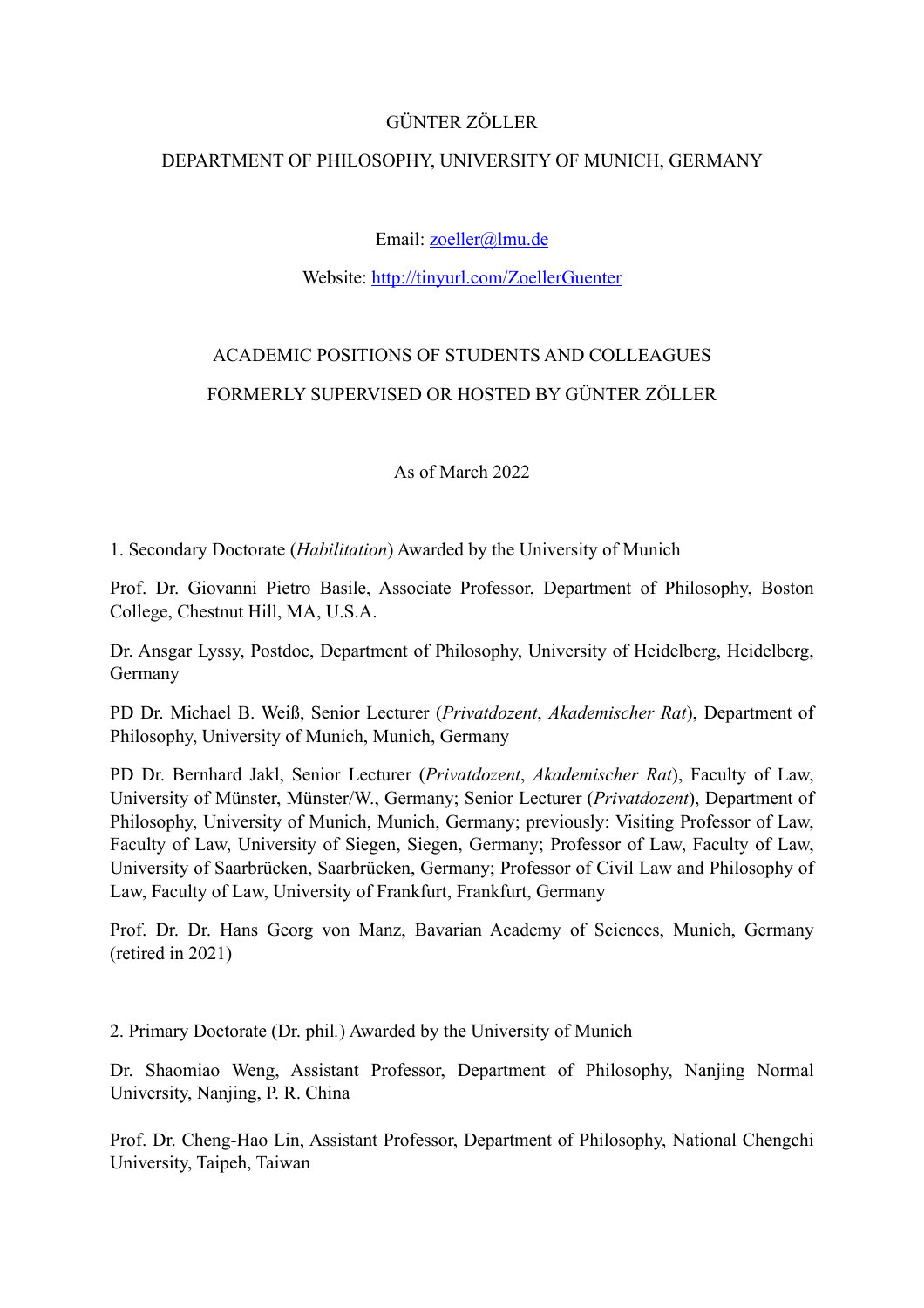Prof. Dr. Chiu-Yui Tse, Assistant Professor, Department of Philosophy, National Chengchi University, Taipeh, Taiwan

Prof. Dr. Manja Kisner, Assistant Professor, Department of Philosophy, Radboud University, Nijmegen, Netherlands

Dr. Laure Cahen-Maurel, Postdoc, Université Paris IV – Sorbonne, Paris, France

Dr. David Wood, Fellow, Center for Metaphysics, Philosophy of Religion and Philosophy of Culture, University of Leuven, Leuven, Belgium

Dr. Anna-Maria Bartsch, Assistant Professor of Philosophy, Department of Philosophy, University of Kassel, Kassel, Germany (since left academia)

Dr. Marie-Michèle Blondin, Professor of Philosophy, Collège Montmorency, Laval, Quebec, Canada

Dr. Katerina Mihaylova, Assistant Professor of Philosophy, University of Halle-Wittenberg, Halle/S., Germany

Dr. Ji-Young Kang, Assistant Professor of Philosophy, Seoul National University, South Korea

Prof. Dr. Zhuohuang Zhengmi, Associate Professor of Philosophy, Peking Normal University, Beijing, P. R. China

Prof. Dr. Benedetta Bisol, Professor of Philosophy, Universidade Federal de Brasília, Brasília, Brazil

Prof. Dr. Giovanni Pietro Basile, Associate Professor, Department of Philosophy, Boston College, Chestnut Hill, MA, U.S.A.

Prof. Dr. Thiago Aquino, Professor of Philosophy, Universidade Federal de Pernambuco (UFPE), Recife, Brazil

Prof. Dr. Giorgia Cecchinato, Professor of Philosophy, Universidade Federal de Minas Gerais, Belo Horizonte, Brazil

Dr. Thomas Höwing, Postdoctoral Fellow, Department of Philosophy, University of Frankfurt, Frankfurt, Germany

PD Dr. Bernhard Jakl, Senior Lecturer (*Privatdozent*, *Akademischer Rat*), Faculty of Law, University of Münster, Münster/W., Germany; Senior Lecturer (*Privatdozent*), Department of Philosophy, University of Munich, Munich, Germany; previously: Visiting Professor of Law, Faculty of Law, University of Siegen, Germany; Professor of Law, Faculty of Law, University of Saarbrücken, Saarbrücken, Germany; Professor of Civil Law and Philosophy of Law, Faculty of Law, University of Frankfurt, Frankfurt, Germany

Prof. Dr. Rodrigue Nzameyo, Professor of Philosophy, Université de Yaoundé 1 and Ecole Normale Supérieure, Yaoundé, Cameroon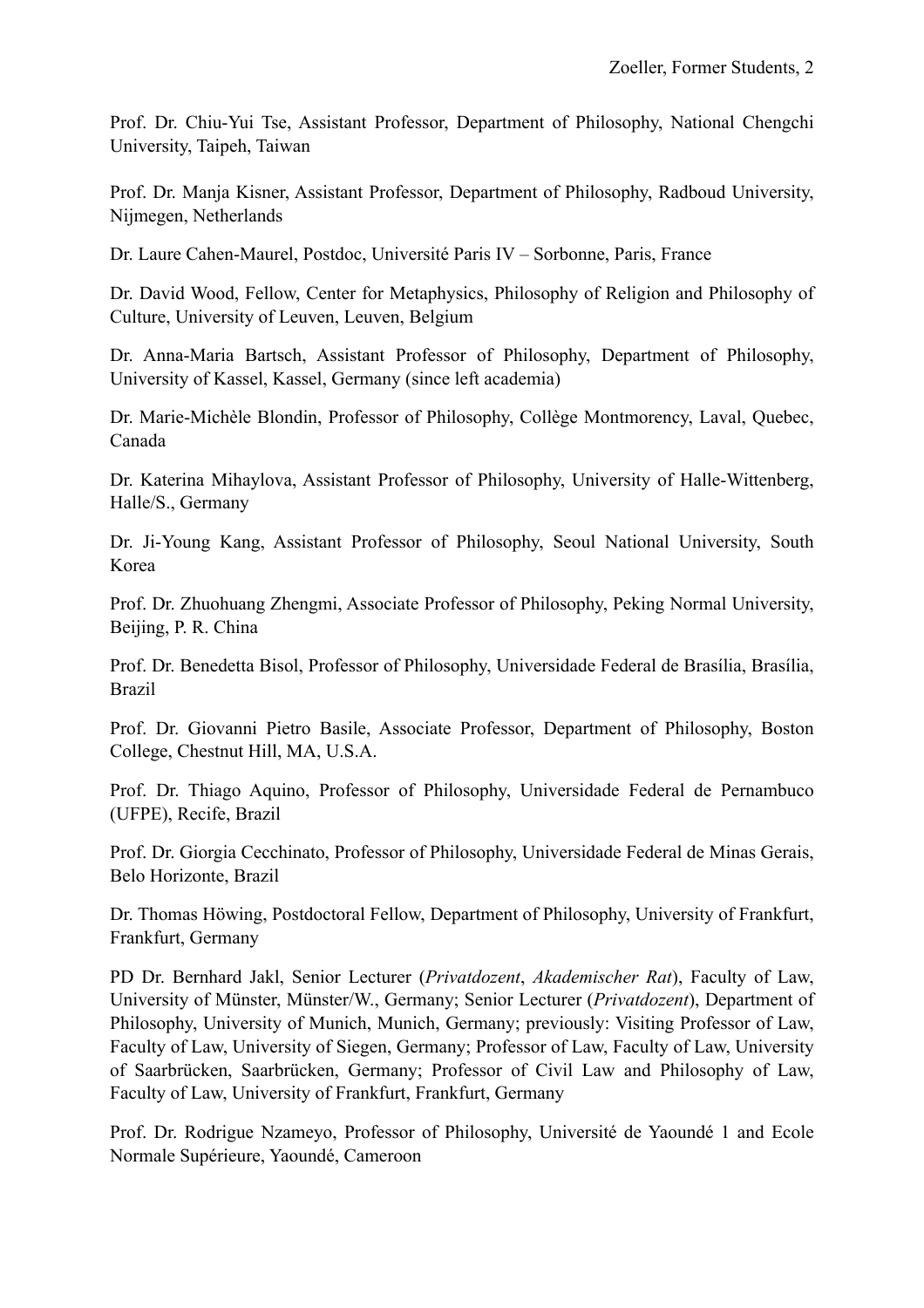Dr. Karsten Thiel, Administrative Director, Grant Office, Faculty of Philosophy, Philosophy of Science and Religious Studies, University of Munich, Munich, Germany

PD Dr. Michael B. Weiß, Senior Lecturer (*Privatdozent*, *Akademischer Rat*), Department of Philosophy, University of Munich, Munich, Germany; previously Administrative Director, Interdisciplinary Master's Program "Aisthesis. Historical Discourses About Art and Image" in Bavaria's Network of Excellence, University of Eichstätt-Ingolstadt, Eichstätt, Germany

Dr. Florian Ehrensperger, Adjunct Professor, University of British Columbia, Vancouver, Canada

3. Doctoral Studies at the University of Munich (in selection)

Prof. Dr. Francisco Augusto de Moraes Prata Gaspar, Professor of Philosophy, Universidade Federal de São Carlos, São Carlos, Brazil

4. Master's Degree (M.A. and MPhil.) Awarded by the University of Munich (in selection)

Karlson Preuß, Doctoral Researcher, Department of Sociology, University of Bielefeld, Bielefeld, Germany

Dr. Sandra Eleonore Johst, Researcher, Department of Philosophy, University of Hagen, Hagen, Germany

Dr. Florian Ganzinger, Postdoc, Department of Philosophy, University of Leipzig, Leipzig, Germany

Prof. Dr. Franz Knappik, Professor of Philosophy, Bergen University, Norway

Prof. Dr. Julia Peters, Professor of Philosophy, University of Munich

Prof. Dr. Wiebke Deimling, Assistant Professor of Philosophy, Clark University, Worcester, MA, U.S.A.

5. Doctoral Degree (Ph.D.) Awarded by the University of Iowa

Prof. Steven H. Hoeltzel, Ph.D., Professor of Philosophy, James Madison University, Harrisonburg, VA, U.S.A.

Prof. Andrew Kelley, Ph.D., Department Chair and Professor of Philosophy, Bradley University, Peoria, IL, U.S.A.

Prof. Halla Kim, Ph.D., Professor of Philosophy, Sogang University, Seoul, South Korea; previously Professor of Philosophy, University of Nebraska, Omaha, NE, U.S.A